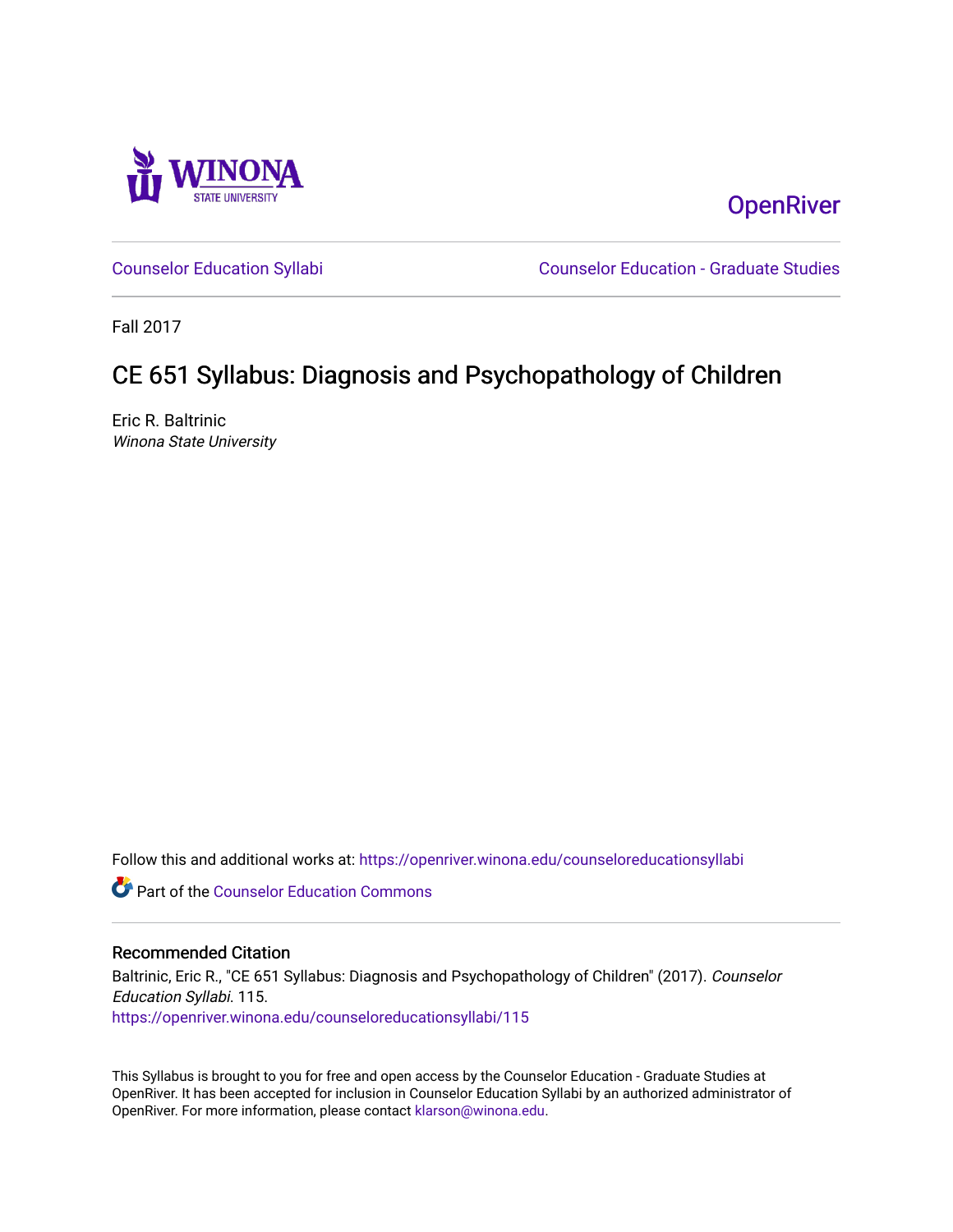| <b>Winona State University</b><br><b>Counselor Education Department</b><br>CE 651 Diagnosis and Psychopathology of Children and<br><b>Adolescents</b> (Hybrid; 3 credit hours) | $O$ mmun                                                                                                                                                                                                                                    |  |  |  |
|--------------------------------------------------------------------------------------------------------------------------------------------------------------------------------|---------------------------------------------------------------------------------------------------------------------------------------------------------------------------------------------------------------------------------------------|--|--|--|
| <b>Course Location</b>                                                                                                                                                         | This is a hybrid course that includes in-person and online meetings.                                                                                                                                                                        |  |  |  |
|                                                                                                                                                                                | In person class meetings are on Monday evenings from 5pm to 8pm on the WSU<br>Winona Campus, in Gildemeister Hall, Room 325 on the following dates: Aug 28, Sept<br>18, Oct 2, 16, 30, Nov 13, & 27                                         |  |  |  |
|                                                                                                                                                                                | In addition to the in person class meetings, there will be seven online weeks—Aug 21<br>(the first week of class), Sep 11, 25, Oct 9, 23, Nov 6, & 20. Please log onto D2L on<br>8/21/17 for instructions and an introduction to the class. |  |  |  |
| <b>Instructor</b>                                                                                                                                                              | Eric R. Baltrinic, Ph.D.                                                                                                                                                                                                                    |  |  |  |
|                                                                                                                                                                                | Preferred Pronouns: He, Him, His                                                                                                                                                                                                            |  |  |  |
|                                                                                                                                                                                | Preferred Title: "Dr. B" or "Dr. Baltrinic"                                                                                                                                                                                                 |  |  |  |
| <b>Instructor Phone &amp;</b><br>E-Mail                                                                                                                                        | $(507)$ 457-2466; ebaltrinic@winona.edu                                                                                                                                                                                                     |  |  |  |
| <b>Program Website</b>                                                                                                                                                         | https://www.winona.edu/counseloreducation/                                                                                                                                                                                                  |  |  |  |
| <b>Instructor Office</b><br>Location                                                                                                                                           | Gildemeister Hall, Room 116A                                                                                                                                                                                                                |  |  |  |
| <b>Instructor Office</b><br>Hours:                                                                                                                                             | Monday: 3:00pm—5:00pm; Wednesday: 1:00pm—5:00pm; Thursday: 1:00pm—<br>5:00pm, and by appointment. No appointments available on Tuesdays.                                                                                                    |  |  |  |

# **I. COURSE DESCRIPTION**

The purpose of this course is to introduce students to the etiology and classification of mental disorders in children and adolescents as defined by the Diagnostic and Statistical Manual of Mental Disorders, Fifth Edition (DSM-5). Students will learn to utilize diagnostic information to facilitate the initiation and implementation of case management strategies, treatment plan development, and therapeutic intervention with children and adolescents seeking/receiving mental health counseling services.

# **II. COURSE PREREQUISITES**

- 1. Formal admission and good standing with the CED, and graduate status.
- 2. Successful completion of CE 640: Orientation to Clinical Mental Health Counseling.

# **III. COURSE OBJECTIVES (CO)**

Students who complete this course will:

- 1. Build an understanding of the basic principles of etiology, diagnosis, and treatment of mental and emotional disorders in children and adolescents.
- 2. Develop and demonstrate an understanding of the classification system used in the diagnosis of mental disorders of children and adolescents.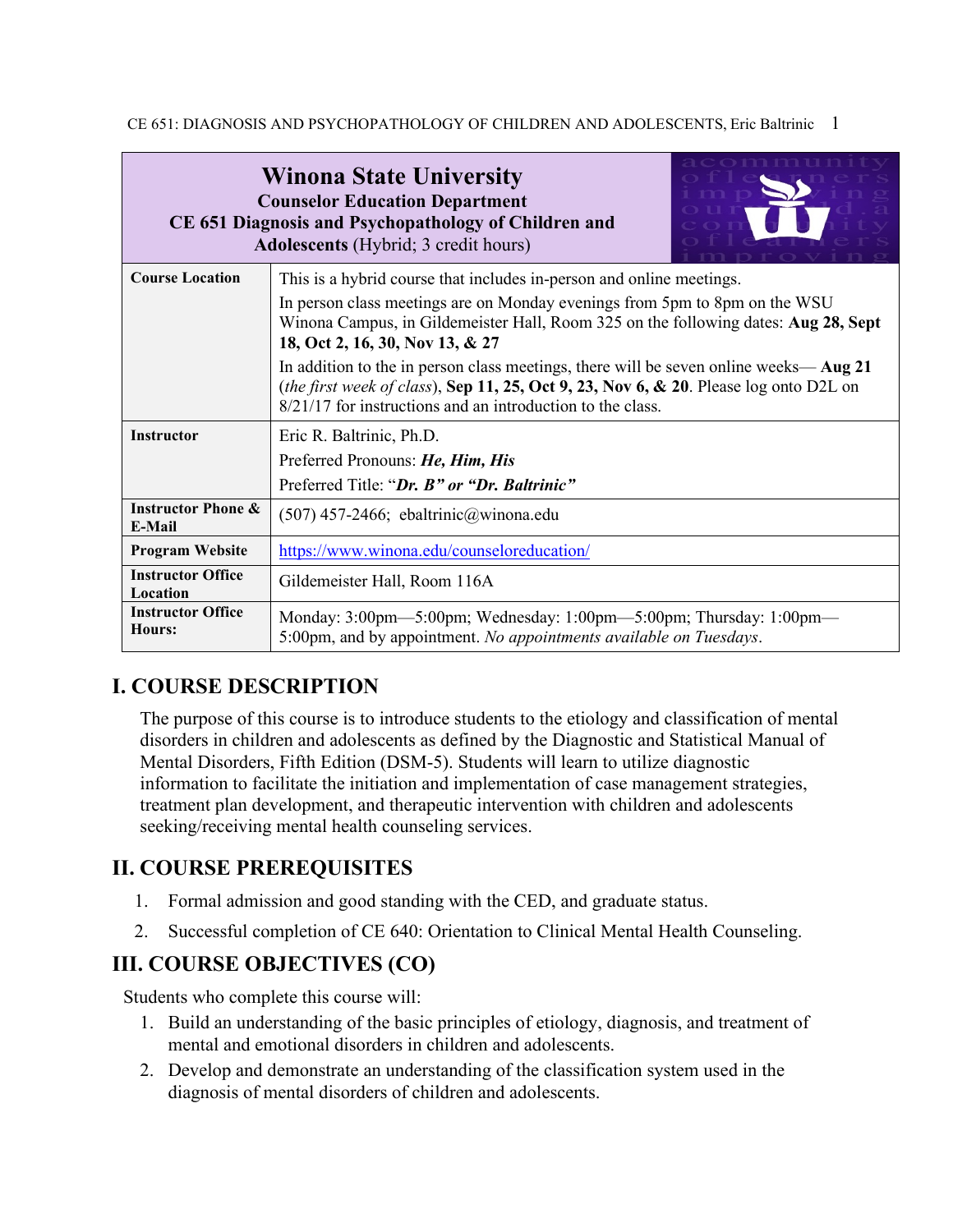- 3. Learn to make differential diagnoses.
- 4. Gain skills in developing and articulating clinical hypotheses of psychopathological behavior based on the assessment of behavioral and emotional data as well as mental status evaluation.
- 5. Learn to translate dysfunctional behavior, emotional disturbance and mental deficit into appropriate DSM categories.
- 6. Examine the ethical and multicultural considerations relevant to diagnosis in clinical mental health counseling.

# **IV. COURSE REQUIRED TEXTS, RESEARCH BASE, & TECHNOLOGY**

- 1. American Psychiatric Association (APA) (2013): *Diagnostic and statistical manual of mental disorders, (*5th ed.*)* Washington, DC: Author
- 2. Morrison, J., & Flegel, K. (2016). *Interviewing children and adolescents (2nd ed.): Skills and strategies for effective DSM-5 diagnosis*. New York, NY: Guilford Press.
- 3. Sommers-Flanagan, J., & Sommers-Flanagan, R. (2007). *Tough kids cool counseling: User-friendly approaches with challenging youth.* Alexandria, VA: American Counseling Association.

### **Additional readings will be posted by the Instructor on D2L (see Course Schedule)**

# **V. COURSE CONTENT AREAS**

The course meets the Council for the Accreditation of Counseling and Related Educational Programs (CACREP, 2009) Standards for Clinical Mental Health Counseling. *Content areas, student learning objectives and the evaluation methods for CE 651 are outlined below.*

| <b>2009 CACREP STANDARDS</b>                                                                                                                                                                                                                    | <b>COURSE</b>       |                          | <b>LOCATION OF EVALUATION</b> |                              |
|-------------------------------------------------------------------------------------------------------------------------------------------------------------------------------------------------------------------------------------------------|---------------------|--------------------------|-------------------------------|------------------------------|
| <b>CMHC</b>                                                                                                                                                                                                                                     | <b>OBJECTIVE(S)</b> | Written<br><b>Report</b> | <b>Discussion Posts</b>       | Group<br><b>Presentation</b> |
| <b>FOUNDATIONS</b><br>A. Knowledge<br>A2. Understands ethical and legal considerations specifically related to<br>the practice of clinical mental health counseling.                                                                            | 6                   | X                        | X                             |                              |
| A3. Understands the roles and functions of clinical mental health<br>counselors in various practice settings and the importance of<br>relationships between counselors and other professionals, including<br>interdisciplinary treatment teams. | 1, 6                | X                        | X                             |                              |
| A6. Recognizes the potential for substance use disorders to mimic and<br>coexist with a variety of medical and psychological disorders.                                                                                                         | 3, 4                | X                        | X                             | X                            |
| <b>COUNSELING, PREVENTION, AND INTERVENTION</b><br>C. Knowledge<br>C2. Knows the etiology, the diagnostic process and nomenclature,<br>treatment, referral, and prevention of mental and emotional disorders.                                   | 1,2,5               | X                        | X                             |                              |
| C3. Knows the models, methods, and principles of program<br>development and service delivery (e.g., support groups, peer facilitation<br>training, parent education, self-help).                                                                | NA.                 |                          | X                             |                              |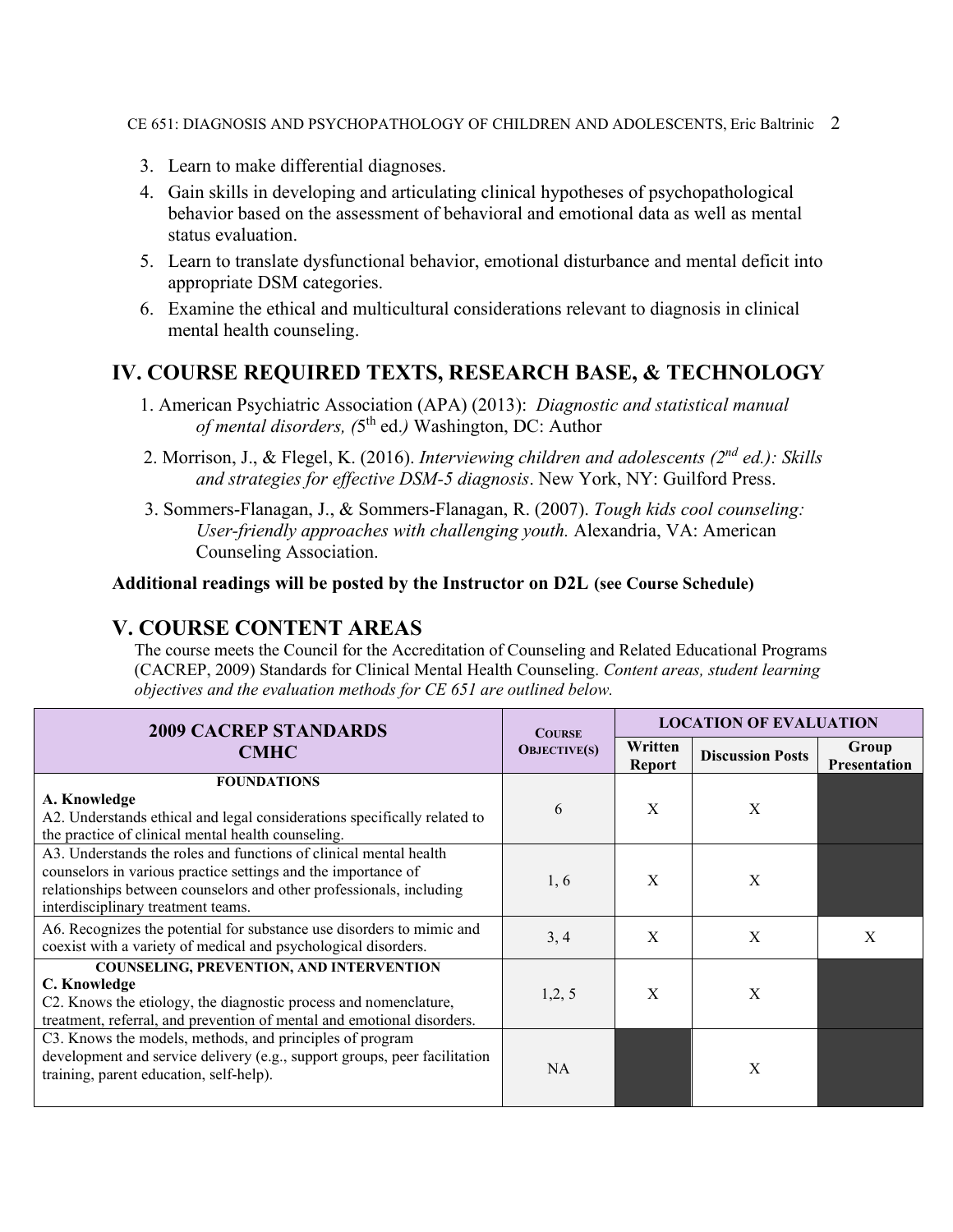| C5. Understands the range of mental health service delivery-such as      |          |             |                           |                  |
|--------------------------------------------------------------------------|----------|-------------|---------------------------|------------------|
| inpatient, outpatient, partial treatment and aftercare—and the clinical  | 5        | X           | X                         |                  |
| mental health counseling services network.                               |          |             |                           |                  |
| C7. Knows the principles, models, and documentation formats of           |          |             |                           |                  |
| biopsychosocial case conceptualization and treatment planning.           | 3, 4, 5  |             | $\boldsymbol{X}$          |                  |
|                                                                          |          |             |                           |                  |
| C8. Recognizes the importance of family, social networks, and            |          |             |                           |                  |
| community systems in the treatment of mental and emotional disorders.    | 5        | X           | X                         |                  |
| <b>DIVERSITY AND ADVOCACY</b>                                            |          |             |                           |                  |
| E. Knowledge                                                             |          |             |                           |                  |
| E1. Understands how living in a multicultural society affects clients    | 6        |             |                           | $\mathbf X$      |
| who are seeking clinical mental health counseling services.              |          |             |                           |                  |
| <b>ASSESSMENT</b>                                                        |          |             |                           |                  |
| G. Knowledge                                                             |          |             |                           |                  |
| G1. Knows the principles and models of assessment, case                  |          |             |                           |                  |
| conceptualization, theories of human development, and concepts of        | 3.4.5    | X           | $\boldsymbol{X}$          |                  |
| normalcy and psychopathology leading to diagnoses and appropriate        |          |             |                           |                  |
| counseling treatment plans.                                              |          |             |                           |                  |
| G2. Understands various models and approaches to clinical evaluation     |          |             |                           |                  |
| and their appropriate uses, including diagnostic interviews, mental      |          |             |                           |                  |
| status examinations, symptom inventories, and psychoeducational and      | $1 - 5$  | $\mathbf X$ | $\mathbf X$               | $\mathbf X$      |
| personality assessments.                                                 |          |             |                           |                  |
| G4. Identifies standard screening and assessment instruments for         |          |             |                           |                  |
| substance use disorders and process addictions.                          | $1-2, 4$ | X           | $\mathbf X$               |                  |
| <b>RESEARCH AND EVALUATION</b>                                           |          |             |                           |                  |
| I. Knowledge                                                             |          |             |                           |                  |
| I1. Understands how to critically evaluate research relevant to the      | 5, 6     | X           | X                         | X                |
| practice of clinical mental health counseling.                           |          |             |                           |                  |
| I3. Knows evidence-based treatments and basic strategies for evaluating  |          |             |                           |                  |
| counseling outcomes in clinical mental health counseling.                | $4 - 6$  |             | $\mathbf X$               | $\boldsymbol{X}$ |
| <b>DIAGNOSIS</b>                                                         |          |             |                           |                  |
| K. Knowledge                                                             |          |             |                           |                  |
| K1. Knows the principles of the diagnostic process, including            |          |             |                           |                  |
| differential diagnosis, and the use of current diagnostic tools, such as | $1 - 3$  | X           | $\mathbf X$               | $\mathbf X$      |
| the current edition of the Diagnostic and Statistical Manual of Mental   |          |             |                           |                  |
| Disorders (DSM).                                                         |          |             |                           |                  |
| K2. Understands the established diagnostic criteria for mental and       |          |             |                           |                  |
| emotional disorders, and describes treatment modalities and placement    | 2, 4, 5  | $\mathbf X$ | $\mathbf X$               | $\mathbf X$      |
| criteria within the continuum of care.                                   |          |             |                           |                  |
| K3. Knows the impact of co-occurring substance use disorders on          |          |             |                           |                  |
| medical and psychological disorders.                                     | 6        | X           | X                         | X                |
| K4. Understands the relevance and potential biases of commonly used      |          |             |                           |                  |
| diagnostic tools with multicultural populations.                         | 6        | X           | X                         |                  |
| <b>L. Skills and Practices</b>                                           |          |             |                           |                  |
| L1. Demonstrates appropriate use of diagnostic tools, including the      |          |             |                           |                  |
| current edition of the DSM, to describe the symptoms and clinical        | $1-6$    | X           | $\boldsymbol{\mathrm{X}}$ | $\mathbf X$      |
| presentation of clients with mental and emotional impairments.           |          |             |                           |                  |
| L2. Is able to conceptualize an accurate multi-axial diagnosis of        |          |             |                           |                  |
| disorders presented by a client and discuss the differential diagnosis   |          |             |                           |                  |
|                                                                          | $DSM-5$  | X           |                           |                  |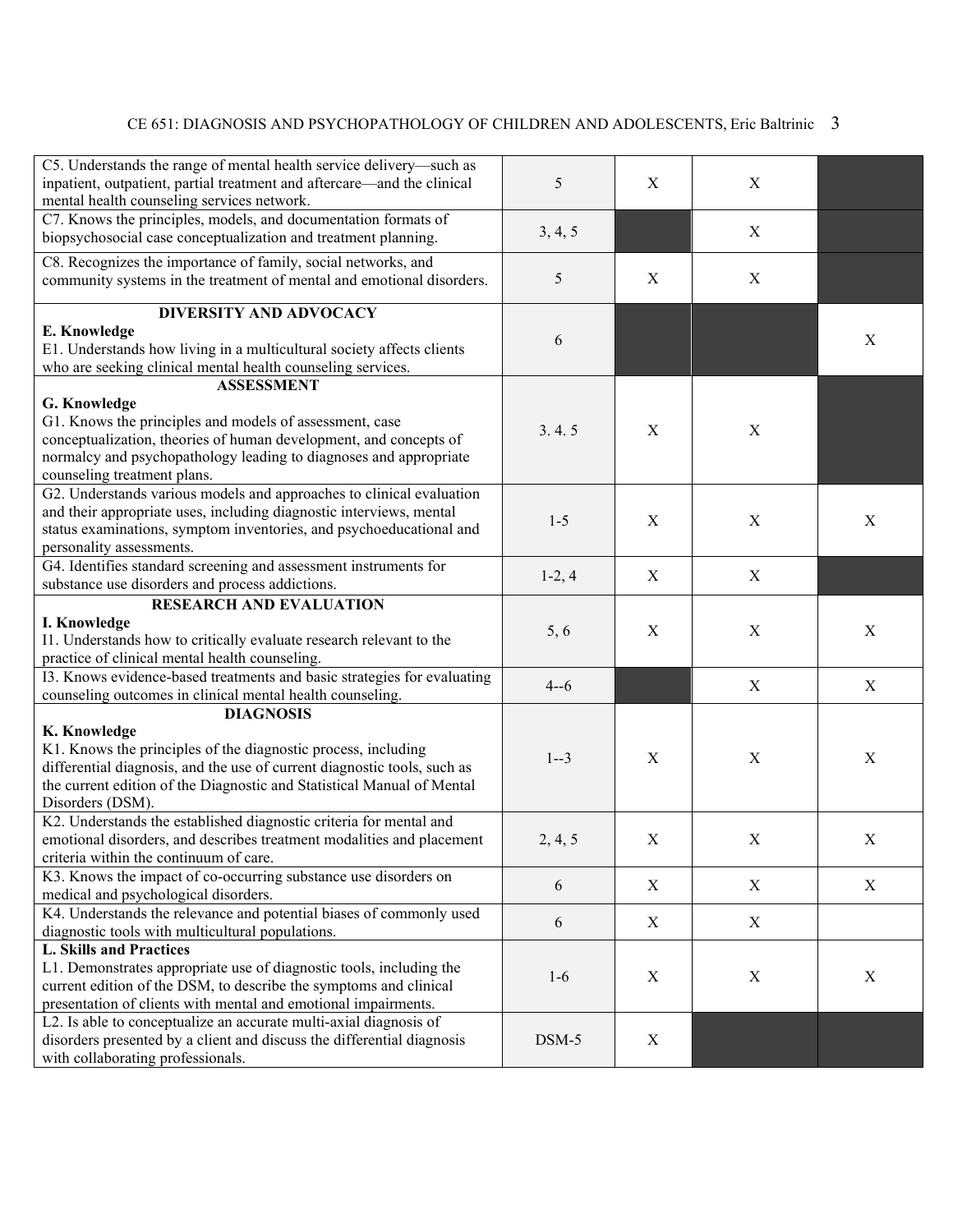## **VI. METHODS OF INSTRUCTION**

- A. Lecture/ discussion
- B. Case presentations with instructor and peer feedback
- C. Case studies and responses to structured exercises
- D. Use of technology and media including videotapes, films, and Power Points
- E. Modeling
- F. Internet-based learning
- G. Reflective self-evaluations

# **VII. COURSE EVALUATION METHODS**

|   | <b>Assignment (Description and Number)</b> | <b>Points Possible</b>                |
|---|--------------------------------------------|---------------------------------------|
|   | Attendance, Attitude, and Participation    | <b>100</b>                            |
| 2 | Case Study (50) and Written Report (100)   | 150                                   |
| 3 | Discussion Posts (7)                       | 70 I                                  |
|   |                                            | $(10 \times 7$ discussion posts = 70) |
| 4 | <b>Group Presentation</b>                  | <b>130</b>                            |
|   | <b>Total Points for Course</b>             | 450                                   |

**Grading Scale (Course)** A-90-100% B-80-89% C-70-79% D-60-69% F Below 60

### **NOTE: Due dates for all assignments are located in the COURSE SCHEDULE below**

# **Description of Assignments**

## **1. Attendance, Attitude, and Participation (100 points)**

Attendance and participation in classroom activities are essential in order for students to gain full benefit from this course. Students are expected to attend all class sessions and contribute to the class by presenting their ideas, reactions, questions and concerns in relation to class discussions. If you are know you are going to miss more than one class this semester, it is better to postpone registration until the next semester when you will be able to be present for all the classes. *Please note:* In the event of a missed class, the course instructor expects students to notify the instructor of the reasons for missing the class in writing (e.g., Email). Informing the instructor of an absence from class does not guarantee an "excused" absence. Additional documentation may be requested at the discretion of the course instructor.

## **2. Case Study and Written Report (150 points)**

**CACREP:** Case Study- C.8, E.1, & G.2; Report- A.2-3, A.6, C.2, C.5 & 7, G. 1-2, 4, K.1-4, I.1, & L.1-2 Students will create/select a case study and complete a diagnostic assessment with an emphasis on (a) incorporating parent and youth information, (b) using diagnostic nomenclature from the DSM-5, (c) linking the diagnosis to a theory driven case conceptualization and interventions, and (d) providing a personal reflection about the assignment. Students will be provided with a rubric for structuring the case study and written report. Details of report writing will be discussed in depth during class meetings and during online sessions. Reports must be submitted to the corresponding assignment folders in D2L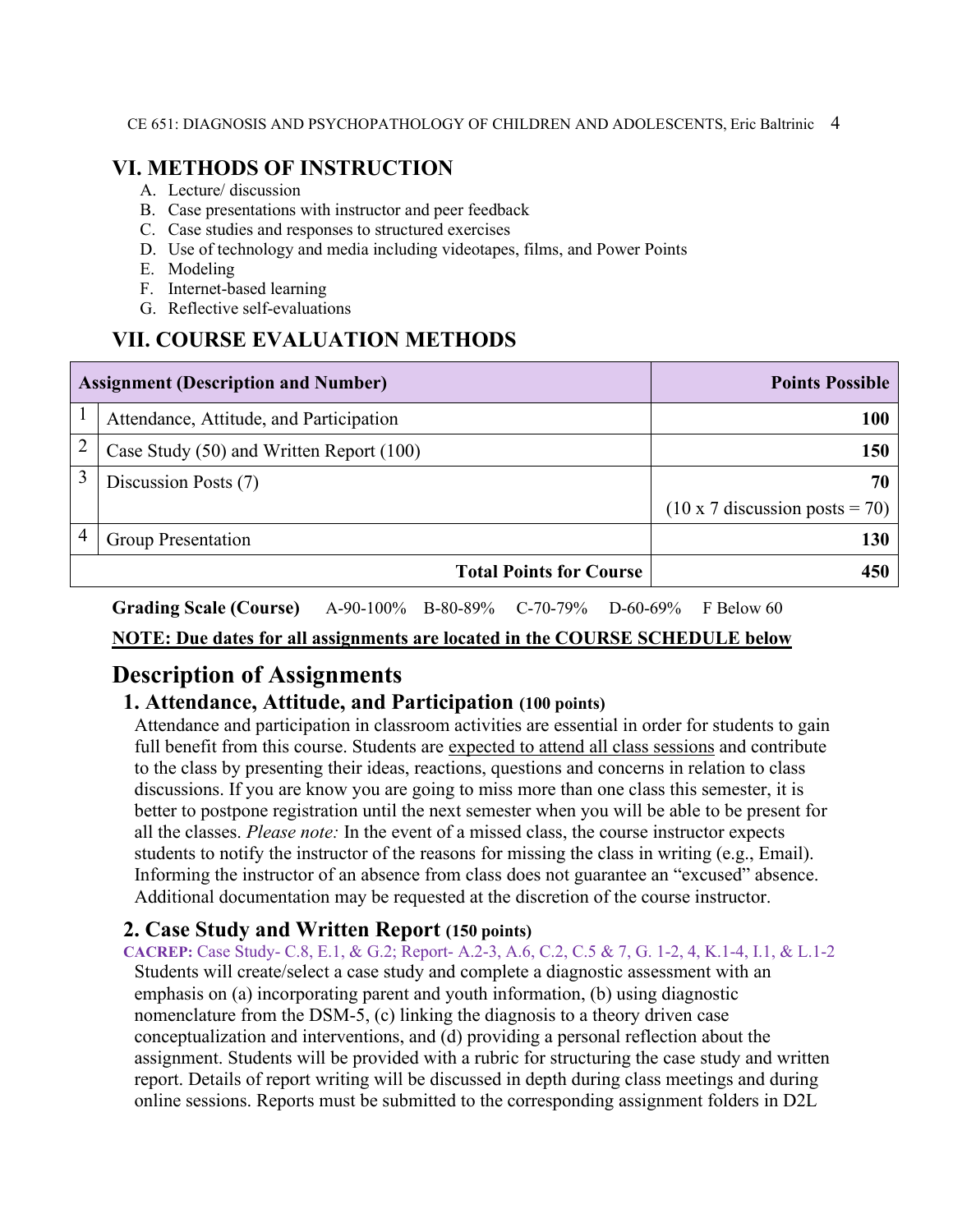by the due date listed in the course schedule below.

### **3. Discussion Posts (70 points)**

### **CACREP:** A.2-3, A.6, C.2-3, C.5, C.8, G. 1-2, G.4, I.1, 3, K. 1-4, L.1

Students will complete online discussion posts as posted in D2L pertaining the course material The details of how students can best complete discussion responses for a particular assignment will also be posted in the corresponding D2L Discussion Thread, including specific instructions on the length of response, response to peers posts, use of citations, and a rubric. All discussion posts are due by the dates posted below in the *Course Schedule*.

You should plan to receive feedback and a grade of an assignment approximately 7-10 days from the instructor after the deadline of the assignment.

### **TIPS AND EXPECTATIONS FOR COMPLETING DISCUSSION POSTS:**

- Work out any potential conflicts, disagreements or issues occurring during a discussion in a respectful, solution-focused way. Professional conduct is a requirement in the counseling field, and therefore, it is expected in this course. Students are expected to ensure the online classroom is a safe and respectful environment for all students.
- Complete the assignments on time
- Be sure to respond to class members discussions when prompted to do so by the instructor. These should not responses that are evaluative (e.g., great job); rather, try to use microskills and/or group leadership skills (e.g., questioning, reflection, clarifying, linking, supporting, blocking, etc.).
- Please include citations in APA format for all references to course materials in your discussion posts, papers, etc. For example: Corey (2013) reported the three necessary conditions of person centered therapy as…

## **4. Group Presentations (130 points)**

### **CACREP:** C. 3-4, E. 1, G.1, I.1 & 3, & K.4

Students will create a group presentation assignment of their choosing based on learning goals for the course, and topics of interest. This assignment will be decided as a class facilitated by the instructor on the first or second in-person class meeting.

- Group Presentation (100 points per group member)
- Handouts & PowerPoint Slides (30 points per group member)

Students will be provided with a rubric for structuring the group presentation. All handouts/PPT slides must be submitted to the corresponding assignment folders in D2L by the due date listed in the course schedule below.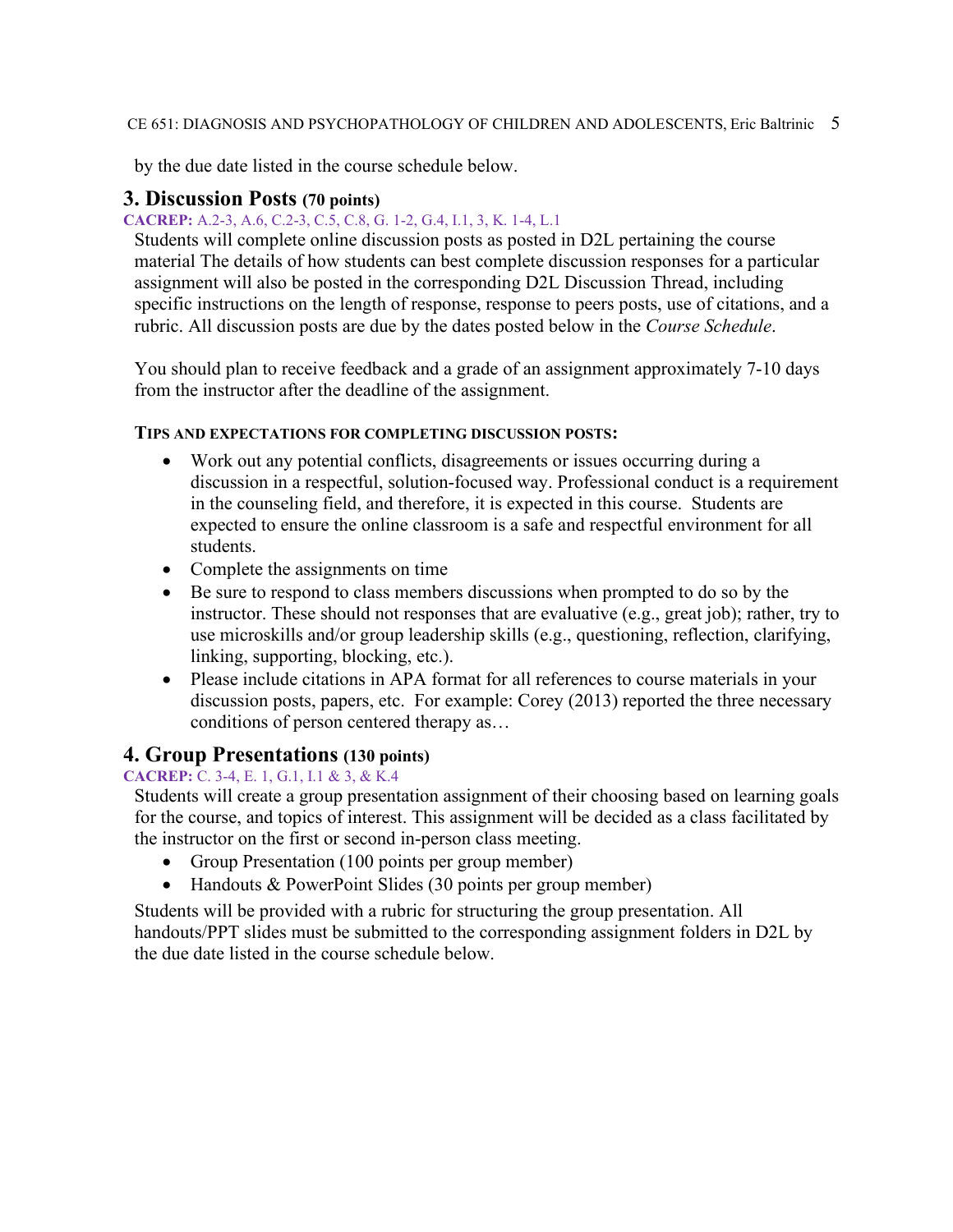# **VIII. UNIVERSITY EXPECTATIONS & COURSE POLICIES**

### **A. University Expectations and Resources**

- **Diversity Statement:** This is meant to be a safe, welcoming, and inclusive classroom environment for students of all races, ethnicities, sexual orientations, gender identities/variances, ages, religions, economic classes, and ability statuses. As such, you will be encouraged and challenged to use language and basic counseling techniques that are respectful, inclusive, representative and culturally appropriate.
- **Academic Integrity:** Students are expected to practice professionalism and academic integrity in all assignments and class discussions. This includes but is not limited to treating other students and the professor respectfully, engaging in meaningful class discussions, thinking and writing critically and thoughtfully, creating original works, and citing all resources using APA format. Plagiarism will result in loss of credit for this course, and further consequences may result from the university system. The collegiate policy on plagiarism and cheating is outlined in the Student Handbook. It is your responsibility to be aware of this policy. You can also find it online at: [http://www.winona.edu/sld/academicintegrity.asp.](http://www.winona.edu/sld/academicintegrity.asp)
- **Electronic Device Notice:** As a matter of courtesy to your classmates and the instructor, please turn off your beepers, cell phones, and any other electronic devices that make any noise.
- **Laptop/PDA Policy:** Excluding students with a documented disability, the use of laptops and PDAs in class is prohibited without prior permission of the instructor.
- **Class Visitor Policy:** Due to the clinical nature of this course in this curriculum, visitors of any age are not allowed without prior permission of the instructor.
- **E-mail Policy:** You are assigned a university e-mail account that will be used by professors. Students should make every effort to get to know their account and check it regularly.
- **Accommodations:** Students with documented disabilities who may need accommodations, who have any medical emergency information the instructor should know of, or who need special arrangements in the event of an evacuation, should make an appointment with the instructor as soon as possible, no later than the 1st week of the term. According to Section 504 of the Rehabilitation Act of 1973, students with disabilities have the right to receive necessary reasonable accommodations and support services to allow equal access at Winona State University. If you have a disability that requires accommodations, you are eligible for support through access services, found at [http://www.winona.edu/accessservices/gettingstarted.asp.](http://www.winona.edu/accessservices/gettingstarted.asp)
- **Commitment to Inclusive Excellence:** WSU recognizes that our individual differences can deepen our understanding of one another and the world around us, rather than divide us. In this class, people of all ethnicities, genders and gender identities, religions, ages, sexual orientations, disabilities, socioeconomic backgrounds, regions, and nationalities are strongly encouraged to share their rich array of perspectives and experiences. If you feel your differences may in some way isolate you from WSU's community or if you have a need of any specific accommodations, please speak with the instructor early in the semester about your concerns and what we can do together to help you become an active and engaged member of our class and community. Campus resources for students: [http://www.winona.edu/diversity/estatement.asp.](http://www.winona.edu/diversity/estatement.asp)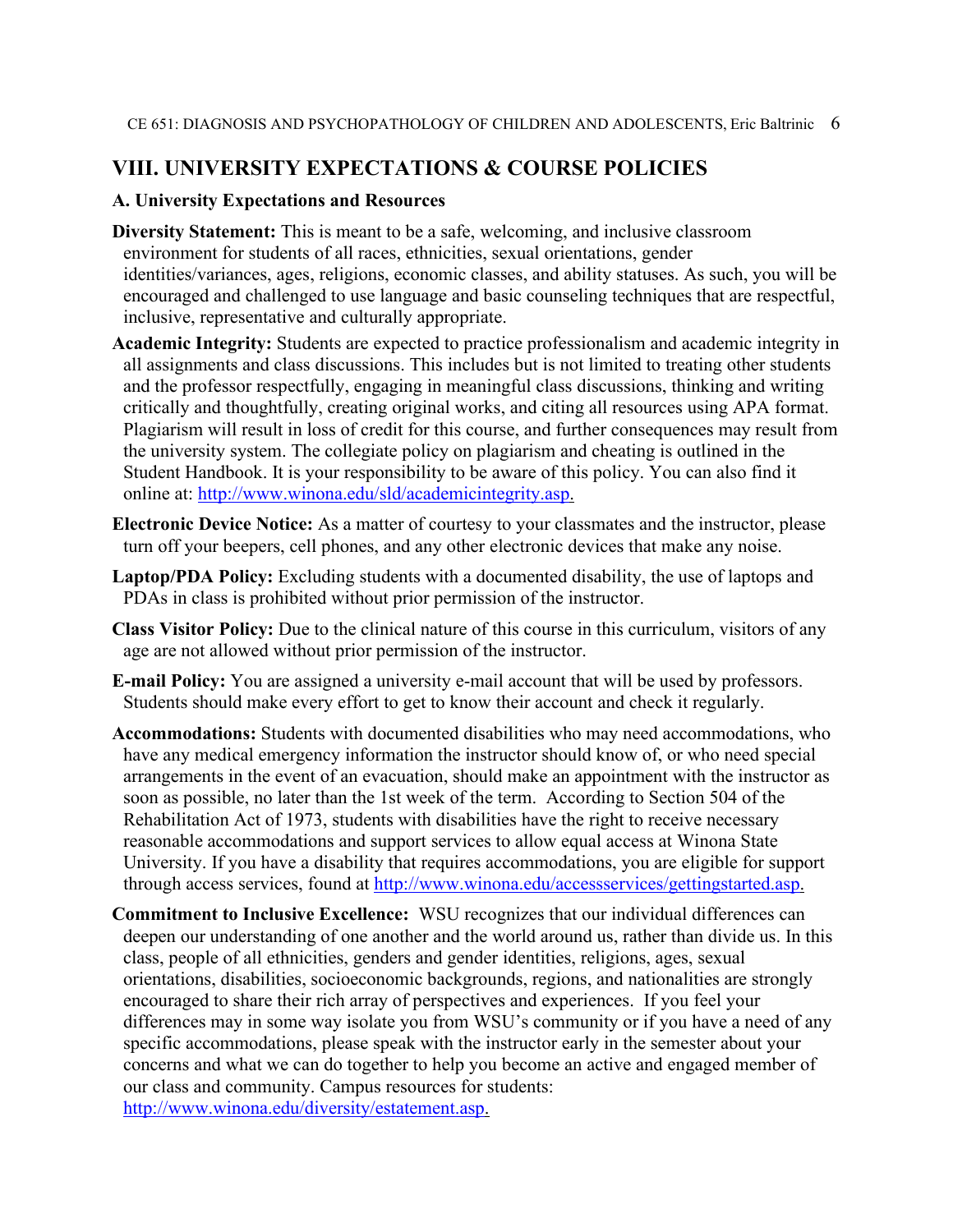### **B. Graduate Student Resources**

**General Information:** Academic calendar, forms and other procedures for graduate students can be found at<http://www.winona.edu/gradstudies/currentstudents.asp>

WSU-Rochester Student & Campus Services, UCR Room SS128, 285-7100, [\(www.winona.edu/rochester/\)](http://www.winona.edu/rochester/): RCTC Counseling Center, UCR Room SS133; 285-7260 [\(www.rctc.edu/counseling\\_career\\_center/\)](http://www.rctc.edu/counseling_career_center/) UCR Learning Center, UCR Room AT306; 285-7182

**Counseling Services:** Graduate school can be very stressful. Counselors are available in Winona and through partnership with RCTC on the UCR campus to help you with a wide range of difficulties.

WSU counselors in Winona are located in the Integrated Wellness Complex 222 and they can be reached at 457-5330. The RCTC Counseling Center is located in SS 133 and can be reached at 285-7260.

**Other Support Services:** WSU-Rochester Student & Campus Services Office and the WSU Inclusion and Diversity Office are dedicated to helping students of all races, ethnicities, economic backgrounds, nationalities, and sexual orientations. They offer tutoring and a wide range of other resources.

The WSU-R Student & Campus Services Office is located in Room SS128 on the UCR campus and can be reached at 285-7100. The WSU Inclusion & Diversity Office is located in Kryzsko Commons Room 122, and they can be reached at 457-5595. Information about the *KEAP Center*, dedicated to supporting diversity on campus, can be found here: [http://www.winona.edu/diversity/22.asp.](http://www.winona.edu/diversity/22.asp)

*UCR Learning Center – Rochester***:** For help with writing and the development of papers on the WSU-Rochester campus, contact personnel in AT306 or call 285-7182.

*Writing Center - Winona:* The Writing Center offers free, individualized instruction in all forms and disciplines during any stage of writing, reading, or research. Call 507.457.5505 for an appointment. Walk-ins also welcome.

**Student Grievances:** Students are encouraged to speak directly with instructors when concerns arise. When issues cannot be resolved between the student and the instructor, students have the right to due process. Such complaint procedures are available online at: <http://www.winona.edu/sld/studentgrievance.asp>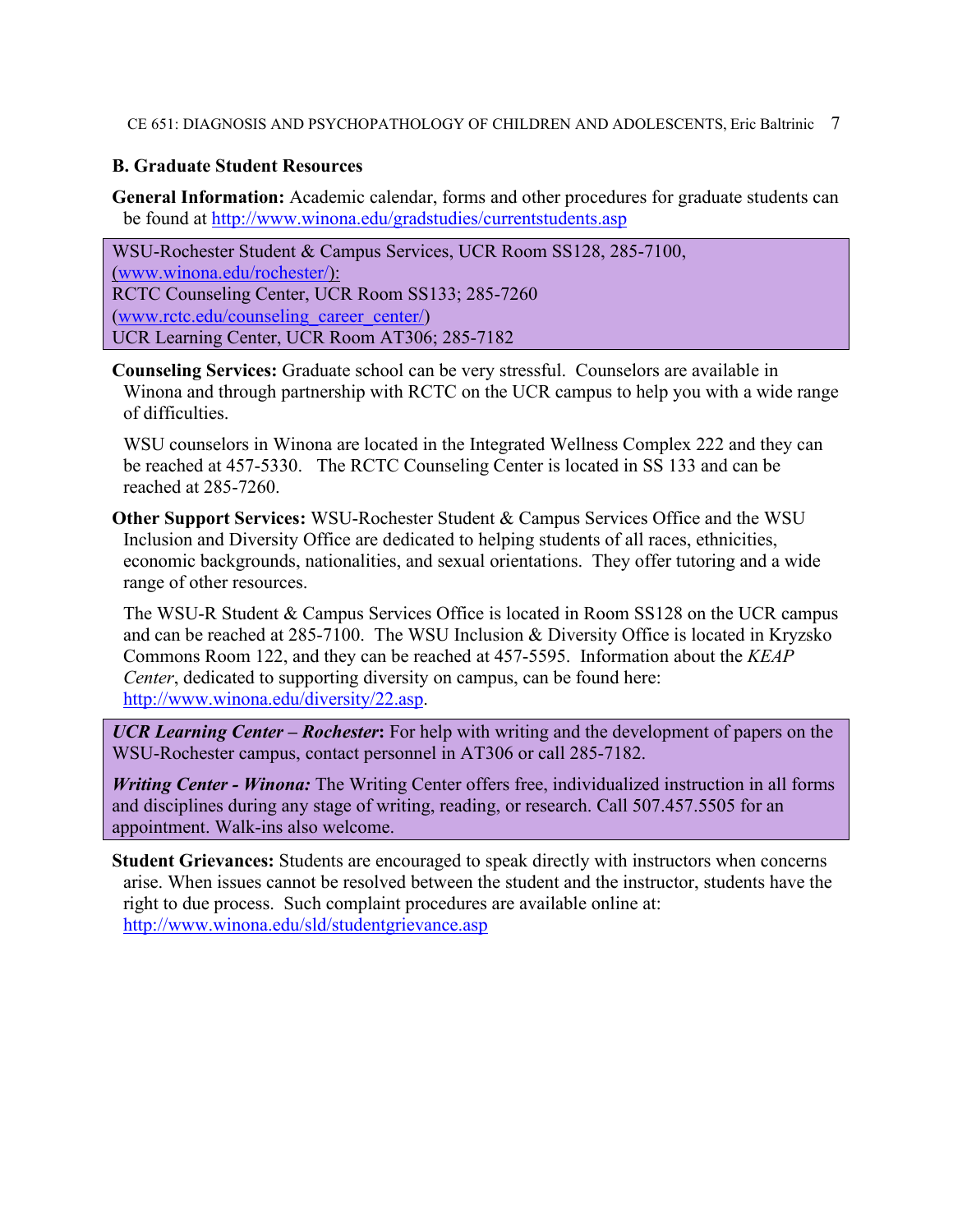| <b>DATE</b>                | <b>CACREP</b><br><b>CMHC</b><br>Standards | <b>CLASS DISCUSSION TOPICS AND READINGS</b><br>(SEE COURSE SCHEDULE KEY BELOW)                                                                     | <b>WEEKLY ASSIGNMENTS</b><br>(COMPLETE READINGS TO BE PREPARED FOR CLASS)                                                                                                                                                                                                             |
|----------------------------|-------------------------------------------|----------------------------------------------------------------------------------------------------------------------------------------------------|---------------------------------------------------------------------------------------------------------------------------------------------------------------------------------------------------------------------------------------------------------------------------------------|
| 8/21/17<br>Online          | A2, 3, 6                                  | *Readings: $M \& F$ , Chpt 1-3 & Appendix 1;<br>SF, Chpt 1-2; DSM, pp. 5-25                                                                        | 1. Watch course introduction video by Dr. B<br>2. Review course syllabus<br>3. Complete readings listed in Learning Materials for 8/28/17<br>class discussion<br>4. Complete discussion post #1 on D2L, which opens on<br>8/21/17 and is due by 8/27/17 at 5pm                        |
| 8/28/17<br>In-<br>person   | $G1-2, 4;$<br>$K1-4$                      | **Discussion Topics: Diagnosing youth<br>versus adults, Diagnostic interviewing<br>techniques, and the structure of the DSM-5                      | 1. Be prepared and participate actively in class discussion $\&$<br>activities<br>2. Bring DSM-5 books to class<br>3. Group members and topics will be selected for group<br>presentation assignments                                                                                 |
| 9/4/17                     | NA                                        | <b>LABOR DAY HOLIDAY-- NO CLASS</b>                                                                                                                | 1. No assignments due                                                                                                                                                                                                                                                                 |
| 9/11/17<br>Online          | C2, 3, 5, 7,<br>8                         | <b>Readings:</b> $M \& F$ , Chpt 8-10; and, Appendix<br>2 & 3; DSM, pp. 733-745                                                                    | 1. Complete readings listed in Learning Materials for 9/18/17<br>class discussion<br>2. Complete discussion post #2 on D2L, which opens on<br>9/11/17 at 9am and is due by 9/17/17 at 5pm                                                                                             |
| 9/18/17<br>In-<br>person   | $C7; K1-4$<br>$L1-2$                      | <b>Discussion Topics: Developmentally</b><br>appropriate clinical interviews, deriving<br>diagnoses, & the diagnostic assessment<br>written report | 1. Be prepared and participate actively in class discussion $\&$<br>activities                                                                                                                                                                                                        |
| 9/25/17<br>Online          | C2                                        | Readings: $M \& F$ , Chpt 1; DSM, pp. 31-86                                                                                                        | 1. Complete readings listed in Learning Materials for 10/2/17<br>class discussion<br>2. Complete discussion post #3 on D2L, which opens on<br>$9/25/17$ at 9am and is due by $10/1/17$ at 5pm                                                                                         |
| 10/2/17<br>$In-$<br>person | $G1-2$                                    | <b>Discussion Topics: Neurodevelopmental</b><br>Disorders                                                                                          | 1. Be prepared and participate actively in class discussion $\&$<br>activities                                                                                                                                                                                                        |
| 10/9/17<br>Online          |                                           | <b>Readings:</b> $M \& F$ , Chpt 23; SF, Chpt 3;<br>DSM, 461-480                                                                                   | 1. Complete readings listed in Learning Materials for<br>$10/16/17$ class discussion<br>2. Complete discussion post #4 on D2L, which opens on<br>10/9/17 at 9am and is due by 10/15/17 at 5pm<br>3. Post rough draft of Case Study to D2L assignment folder by<br>10/11/17 by 11:59pm |
| 10/16/17<br>In-<br>person  | $G1-2$                                    | <b>Discussion Topics: Disruptive, Impulse-</b><br>Control, and Conduct Disorders                                                                   | 1. Be prepared and participate actively in class discussion $\&$<br>activities                                                                                                                                                                                                        |

# **IX. COURSE SCHEDULE** (This schedule is subject to change in the event of extenuating circumstances)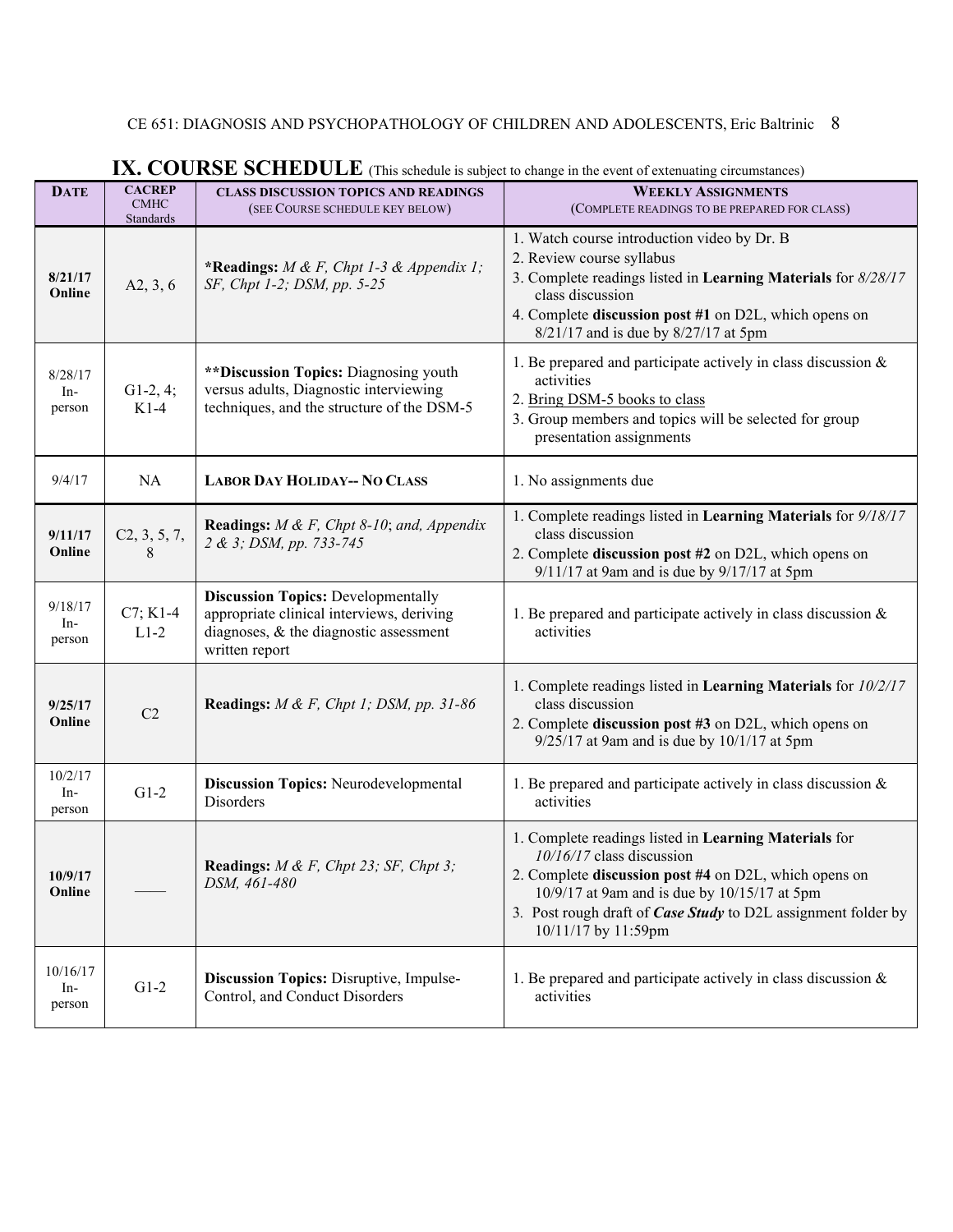| 10/23/17<br>Online          |            | <b>Readings:</b> $M \& F$ , Chpt 24; SF, Chpt 4, 8-9;<br>DSM, 481-590                                                  | 1. Complete readings listed in Learning Materials for<br>$10\frac{1}{30}$ /17 class discussion<br>2. Complete discussion post #5 on D2L, which opens on<br>10/23/17 at 9am and is due by 10/29/17 at 5pm                                                              |
|-----------------------------|------------|------------------------------------------------------------------------------------------------------------------------|-----------------------------------------------------------------------------------------------------------------------------------------------------------------------------------------------------------------------------------------------------------------------|
| 10/30/17<br>$In-$<br>person | $G1-2; K3$ | Discussion Topics: Substance-Related &<br>Addictive Disorders, Suicidal Youth,<br>Medication, & Mood Management Skills | 1. Be prepared and participate actively in class discussion $\&$<br>activities                                                                                                                                                                                        |
| 11/6/17<br>Online           |            | <b>Readings:</b> $M \& F$ , Chpt 27; SF Chpt 7; DSM,<br>pp. 715-732                                                    | 1. Complete readings listed in Learning Materials for<br>$11/13/17$ class discussion<br>2. Complete <b>discussion post #6</b> on D2L, which opens on<br>11/6/17 at 9am and is due by 11/12/17 at 5pm<br>3. Post rough draft of Written Report by 11/10/17 at 11:59pm. |
| 11/13/17<br>$In-$<br>person | $G1-2; I1$ | <b>Discussion Topics:</b> Other Diagnostic Issues,<br>Working with Parents & Collateral Sources                        | 1. Be prepared and participate actively in class discussion $\&$<br>activities<br>2. Conduct Group Presentations in class; handouts and other<br>materials due on D2L by 5pm.                                                                                         |
| 11/20/17<br>Online          |            | <b>Readings:</b> $M \& F$ , Chpt 4-7; SF, Chpt 5-6                                                                     | 1. Complete readings listed in <b>Learning Materials</b> for<br>$11/27/17$ class discussion<br>2. Complete discussion post #7 on D2L, which opens on<br>11/20/17 at 9am and is due by 11/27/17 at 5pm                                                                 |
| 11/27/17<br>In-<br>person   | I1, 3      | Discussion Topics: Interviewing children<br>using play therapy, creative interventions, $\&$<br>self-care              | 1. Be prepared and participate actively in play therapy<br>lecture/activities with Dr. Heather J. Fye.<br>2. Post final Case Study and Written Report in D2L<br>assignment folder by 11/27/17 at 5pm                                                                  |
| 12/4/17                     | <b>NA</b>  | <b>FINALS WEEK--- NO FINAL FOR CLASS-NO</b><br><b>CLASS MEETING</b>                                                    | 1. Complete evaluations of teaching and learning (Qualtrics<br>Survey)                                                                                                                                                                                                |

### **COURSE SCHEDULE KEY**

**\*Readings: PLEASE NOTE that readings assigned for the week are due for the following week's class discussion.**

**DSM =** American Psychiatric Association (APA) (2013): *Diagnostic and statistical manual of mental disorders, (5th ed.)* Washington, DC: Author.

**NOTE:** you are not expected to memorize the content of the DSM-5. Rather, when reading/reviewing the assigned readings, become familiar with (a) the content in general, (b) the relationship of the DSM content to other course readings/discussions, and (c) the structure of the DSM-5 to later use as a reference.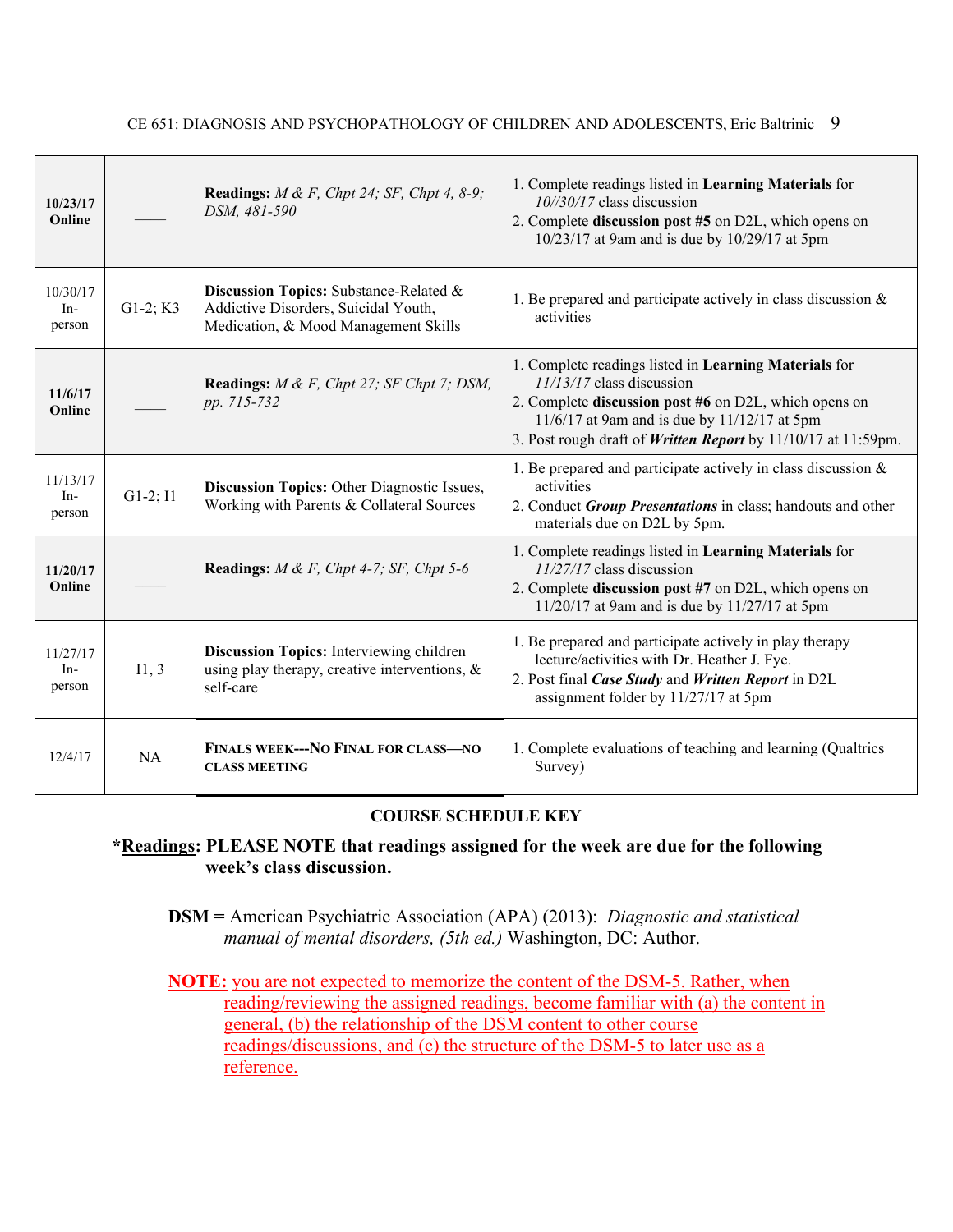- **M & F** = Morrison, J., & Flegel, K. (2016). *Interviewing children and adolescents (2nd ed.): Skills and strategies for effective DSM-5 diagnosis*. New York, NY: Guilford Press.
- **SF =** Sommers-Flanagan, J., & Sommers-Flanagan, R. (2007). *Tough kids cool counseling: User-friendly approaches with challenging youth.* Alexandria, VA: American Counseling Association.

### **\*\* Discussion Topics:**

References, additional resources, handouts, rubrics, and PowerPoint slides (if applicable) will be posted in D2L by the instructor *on the day of class.* Bring a computer or device if you want to access them in class.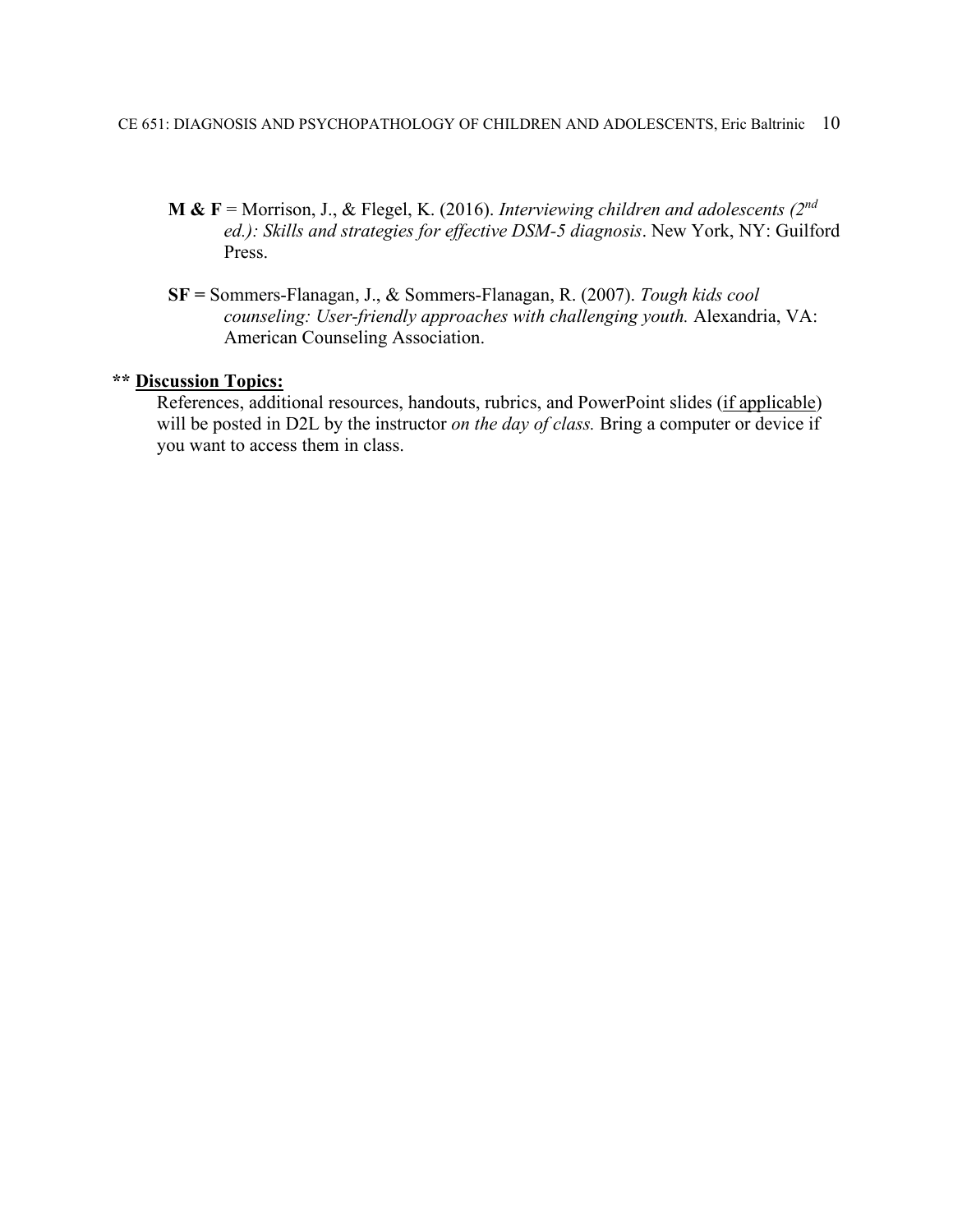| <b>Assignment</b>                                                  | <b>WRITTEN INTAKE REPORT</b>                                                                                                                                                                                                                                                                                                                                                                                                     |                                                                                                                                                                                                                                    |  |  |           |
|--------------------------------------------------------------------|----------------------------------------------------------------------------------------------------------------------------------------------------------------------------------------------------------------------------------------------------------------------------------------------------------------------------------------------------------------------------------------------------------------------------------|------------------------------------------------------------------------------------------------------------------------------------------------------------------------------------------------------------------------------------|--|--|-----------|
| <b>CMHC</b> Standards                                              | <b>CMHC:</b> A.2-3, A.6, C.2, C.5 & 7, G. 1-2, 4, K.1-4, I.1, & L.1-2                                                                                                                                                                                                                                                                                                                                                            |                                                                                                                                                                                                                                    |  |  |           |
| <b>Purpose</b>                                                     | will complete practicum and internship experiences.                                                                                                                                                                                                                                                                                                                                                                              | A summative written skill-based assignments to approximate the application of diagnostic knowledge and report<br>writing to client cases in order to better meet the requirements of agencies and other settings in which students |  |  |           |
| <b>Description of</b><br><b>Assignment from</b><br><b>Syllabus</b> | Students will complete a diagnostic assessment with an emphasis on (a) incorporating clinical and other relevant<br>cultural and contextual information, (b) using diagnostic nomenclature from the DSM-5, (c) linking the<br>diagnosis to a theory driven case conceptualization and interventions, and (d) considering ethical and<br>professional practice issues while providing a personal reflection about the assignment. |                                                                                                                                                                                                                                    |  |  |           |
|                                                                    |                                                                                                                                                                                                                                                                                                                                                                                                                                  | <b>RUBRIC</b>                                                                                                                                                                                                                      |  |  |           |
| <b>Criterion</b>                                                   |                                                                                                                                                                                                                                                                                                                                                                                                                                  | Description                                                                                                                                                                                                                        |  |  | Range     |
|                                                                    |                                                                                                                                                                                                                                                                                                                                                                                                                                  | Clearly addresses the primary goal and responds effectively to all aspects of the assignment<br>(See CONTENT AREAS FOR WRITTEN INTAKE REPORT)                                                                                      |  |  | 58-60     |
| <b>Content Areas</b>                                               | effectively than others                                                                                                                                                                                                                                                                                                                                                                                                          | Clearly address all topics, but may respond to some aspects of the assignment more                                                                                                                                                 |  |  | 50-57     |
| <b>YOUTH FOCUS</b>                                                 | Addresses the topic, but misses aspects of the topic<br>40-49                                                                                                                                                                                                                                                                                                                                                                    |                                                                                                                                                                                                                                    |  |  |           |
|                                                                    | Indicates confusion about the topic or neglects important aspects of the assignment<br>Does not address the assignment or to respond meaningfully to the topic                                                                                                                                                                                                                                                                   |                                                                                                                                                                                                                                    |  |  |           |
|                                                                    |                                                                                                                                                                                                                                                                                                                                                                                                                                  |                                                                                                                                                                                                                                    |  |  |           |
|                                                                    | <b>Total for Section</b><br>/60                                                                                                                                                                                                                                                                                                                                                                                                  |                                                                                                                                                                                                                                    |  |  |           |
|                                                                    | illustrate key points.                                                                                                                                                                                                                                                                                                                                                                                                           | Explores the issues showing thorough comprehension; goes beyond the obvious or class<br>discussion; clearly and concisely incorporates diagnostic components; uses examples to                                                     |  |  | $23 - 25$ |
| <b>Communication of</b><br>Ideas                                   | Shows some depth and complexity of thought                                                                                                                                                                                                                                                                                                                                                                                       |                                                                                                                                                                                                                                    |  |  | $20 - 22$ |
|                                                                    | comprehension of the content                                                                                                                                                                                                                                                                                                                                                                                                     | May treat the topic simplistically or repetitively; doesn't demonstrate sufficient                                                                                                                                                 |  |  | 14-19     |
|                                                                    |                                                                                                                                                                                                                                                                                                                                                                                                                                  | Lacks focus, lacks depth of understanding, and/or fails to communicate ideas                                                                                                                                                       |  |  | $10-13$   |
|                                                                    | Is unfocused, illogical, incoherent or disorganized                                                                                                                                                                                                                                                                                                                                                                              |                                                                                                                                                                                                                                    |  |  | $0 - 12$  |
|                                                                    | <b>Total for Section</b><br>$\frac{1}{2}$                                                                                                                                                                                                                                                                                                                                                                                        |                                                                                                                                                                                                                                    |  |  |           |
|                                                                    | Is coherently organized with topic headings (see I-XI below) to help direct the reader, and<br>14-15<br>supported by a strong reasons and examples                                                                                                                                                                                                                                                                               |                                                                                                                                                                                                                                    |  |  |           |
|                                                                    |                                                                                                                                                                                                                                                                                                                                                                                                                                  | Is well organized and developed with appropriate reasons and examples                                                                                                                                                              |  |  | $11 - 13$ |
| Organization                                                       | Is adequately organized and developed, generally supporting ideas with reasons and examples<br>$7 - 10$                                                                                                                                                                                                                                                                                                                          |                                                                                                                                                                                                                                    |  |  |           |
|                                                                    |                                                                                                                                                                                                                                                                                                                                                                                                                                  | Is poorly organized and/or undeveloped; lacks support from the text or other course materials                                                                                                                                      |  |  | $3 - 6$   |
|                                                                    | Is undeveloped; provides little or no relevant support                                                                                                                                                                                                                                                                                                                                                                           |                                                                                                                                                                                                                                    |  |  | $0-2$     |
|                                                                    | <b>Total for Section</b><br>15                                                                                                                                                                                                                                                                                                                                                                                                   |                                                                                                                                                                                                                                    |  |  |           |
| <b>Total Score:</b><br>100                                         | Fair<br>Poor<br><b>Excellent</b><br>Good<br>70-79<br>69 or less<br>90-100<br>80-89                                                                                                                                                                                                                                                                                                                                               |                                                                                                                                                                                                                                    |  |  |           |

**COMMMENTS:**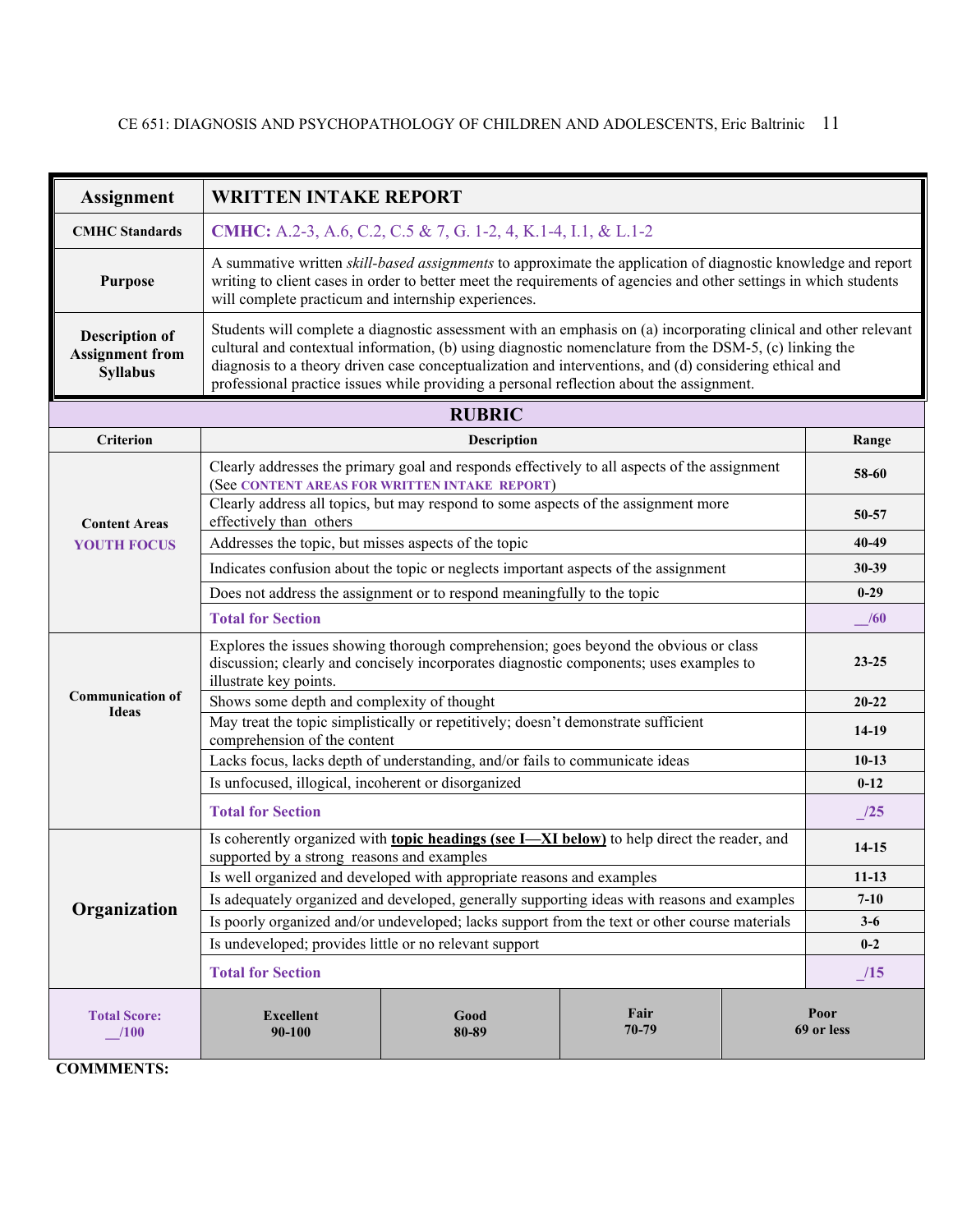#### **CONTENT AREAS FOR THE WRITTEN INTAKE REPORT (YOUTH)**

#### **I. Identifying Information and Reason for Referral**

Client name, Age, Sex and gender identity; Racial/ethnic/cultural information, & marital or relationship status Referral source (and telephone number, when possible), Reason for referral (why has the client been sent to you for a consultation/intake session?); Information sources (e.g., include here files reviewed, length of interview, informants consulted, specific assessment instruments used, etc.); Presenting complaint (use a quote from the client to describe the complaint); Ethical issues

#### **II. Behavioral Observations (and/or Mental Status Examination)**

Appearance (including hygiene, body posture, and facial expression); Quality and quantity of speech and responsiveness to questioning; Client description of mood (use a quote in; Primary thought content (including presence or absence of suicide ideation); Client cooperation or attitude toward the interview; Estimate of adequacy of the data obtained

#### **III. History of the Current Problems including Substance-related Disorders)**

Include one paragraph describing the client's presenting problems and associated current stressors.; Include one or two paragraphs outlining when the problem initially began and the course or development of symptoms.; Repeat, as needed, paragraph-long descriptions of additional current problems identified during the intake interview. (Client problems are often organized using diagnostic—*ICD* or *DSM*—groupings and by describing specific symptoms; however, suicide ideation, homicide ideation, relationship problems, and other symptoms or problems may be listed.); Follow, as appropriate, with relevant negative or rule-out statements. (For example, with a clinically depressed client, it's important to rule out mania: "The client denied any history of manic episodes.")

#### **IV. Past Treatment History and Family Treatment History**

Include a description of previous problems or episodes not included in section III. (For example, if the client presents with an anxiety problem, but has a history of treatment for an eating disorder, note the eating disorder here.); Description of previous treatment received, including hospitalization, medications, psychotherapy or counseling, and case management.; List psychiatric and substance abuse disorders in all blood relatives (i.e., parents, siblings, grandparents, and children, but also possibly aunts, uncles, and cousins). List significant major medical disorders in blood relatives (e.g., cancer, diabetes, seizure disorders, thyroid disease).

#### **V. Relevant Medical History**

List past hospitalizations and major medical illnesses (e.g., asthma, HIV-positive status, and hypertension); Describe the client's current health status (use client or physician quote).; List current medications and dosages.; List primary care physician (and/or specialty physician) and telephone.

#### **VI. Developmental History**

Birth-related and/or Congenital Issues; Possible Traumatic events; Developmental Milestones (e.g., fine/gross motor skills, language/speech, temperament/mood, intellectual capacity, and relationships).

#### **VII. Social and Family History** (use categories as needed)

Early memories/experiences; Educational history; Employment history; Military history; Romantic relationship history; Sexual history; Aggression/violence history; Alcohol/drug history (if not previously covered as a primary problem area); Legal history; Recreational history; Spiritual/religious history

#### **VIII. Current Situation and Functioning**

A description of typical daily activities; Self-perceived strengths and weaknesses; Ability to complete normal activities of daily living

#### **IX. Formal Assessment Data (OPTIONAL)**

Self-report questionnaires and rating scales; Projective testing; Data from direct observation or informant (e.g., teacher, parent) ratings; & other formal assessment data

#### **X. Diagnostic Impressions**

Brief discussion of diagnostic issues (1 paragraph summary); Diagnostic codes and labels from *ICD-10* or *DSM-5* are listed in a safety hierarchy; Label and list Differential Diagnoses; Co-occurring disorders

#### **XI. Case Formulation and Treatment Plan**

Case formulation: Include a paragraph description of how you conceptualize the case; Treatment plan: Include a paragraph description (or list) of recommended treatment procedures and goals; Role of the CMHC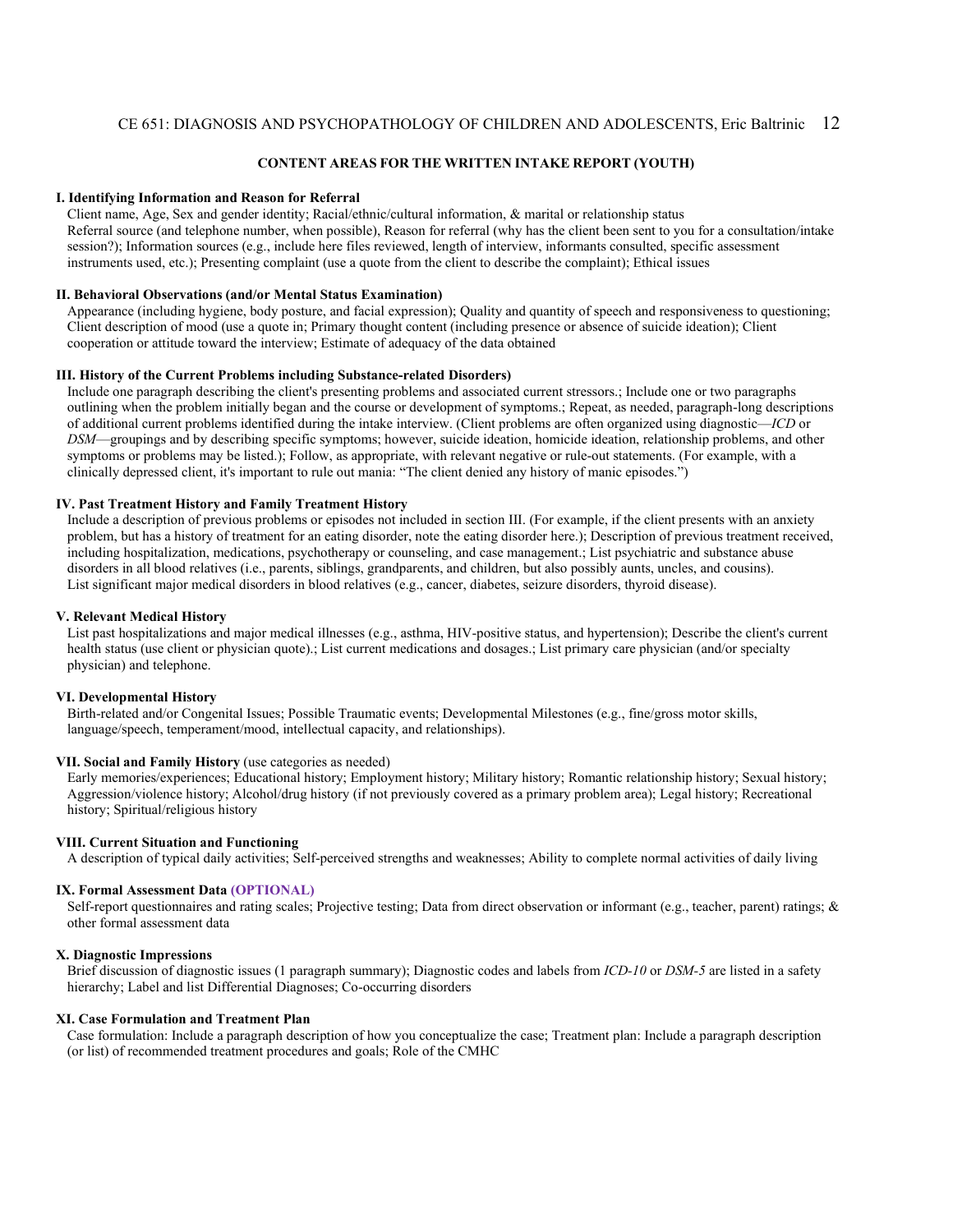| <b>Assignment</b>                                                  | DEVELOPING A CREATIVE CASE STUDY                                                                                                                                                                                                                                                                                                                                                                                                                                                                                                                                                                                                                                                                         |                                                                                                                                                                                                                                      |  |  |           |
|--------------------------------------------------------------------|----------------------------------------------------------------------------------------------------------------------------------------------------------------------------------------------------------------------------------------------------------------------------------------------------------------------------------------------------------------------------------------------------------------------------------------------------------------------------------------------------------------------------------------------------------------------------------------------------------------------------------------------------------------------------------------------------------|--------------------------------------------------------------------------------------------------------------------------------------------------------------------------------------------------------------------------------------|--|--|-----------|
| <b>CMHC</b> Standards                                              | CMHC: C.8, E.1, & G.2                                                                                                                                                                                                                                                                                                                                                                                                                                                                                                                                                                                                                                                                                    |                                                                                                                                                                                                                                      |  |  |           |
| <b>Purpose</b>                                                     | key learning concepts.                                                                                                                                                                                                                                                                                                                                                                                                                                                                                                                                                                                                                                                                                   | The purpose of developing the case study versus working from a preconceived case study is to help you become<br>familiar with both the humanistic and the clinical aspects of diagnosis, build empathy for clients, and actively use |  |  |           |
| <b>Description of</b><br><b>Assignment from</b><br><b>Syllabus</b> | Students will create a case study and complete a diagnostic assessment with an emphasis on (a) incorporating<br>clinical and other relevant information, (b) using diagnostic nomenclature from the DSM-5, (c) linking the<br>diagnosis to a theory driven case conceptualization and interventions, and (d) providing a personal reflection<br>about the assignment. Students will be provided with a guide to create the case study, which will serve as the<br>basis for in-class role-plays, and will be provided with a rubric for structuring the written report. Reports must be<br>submitted to the corresponding assignment folders in D2L by the due date listed in the course schedule below. |                                                                                                                                                                                                                                      |  |  |           |
|                                                                    |                                                                                                                                                                                                                                                                                                                                                                                                                                                                                                                                                                                                                                                                                                          | <b>RUBRIC</b>                                                                                                                                                                                                                        |  |  |           |
| <b>Criterion</b>                                                   |                                                                                                                                                                                                                                                                                                                                                                                                                                                                                                                                                                                                                                                                                                          | Description                                                                                                                                                                                                                          |  |  | Range     |
|                                                                    | FOR TREATMENT PLANS)                                                                                                                                                                                                                                                                                                                                                                                                                                                                                                                                                                                                                                                                                     | Clearly addresses the primary goal and responds effectively to all aspects of the assignment.<br>Provides sufficient detail and context. (See DEVELOPING CREATIVE CASE STUDIES                                                       |  |  | 25        |
| <b>Content Areas</b><br>(YOUTH FOCUS)                              | Clearly address all topics, but may respond to some aspects of the assignment more<br>$23 - 24$<br>effectively than others                                                                                                                                                                                                                                                                                                                                                                                                                                                                                                                                                                               |                                                                                                                                                                                                                                      |  |  |           |
|                                                                    | Addresses the topic, but misses aspects of the topic<br>$20 - 22$                                                                                                                                                                                                                                                                                                                                                                                                                                                                                                                                                                                                                                        |                                                                                                                                                                                                                                      |  |  |           |
|                                                                    | Indicates confusion about the topic or neglects important aspects of the assignment<br>$15-19$                                                                                                                                                                                                                                                                                                                                                                                                                                                                                                                                                                                                           |                                                                                                                                                                                                                                      |  |  |           |
|                                                                    | Does not address the assignment or to respond meaningfully to the topic<br>$0 - 14$                                                                                                                                                                                                                                                                                                                                                                                                                                                                                                                                                                                                                      |                                                                                                                                                                                                                                      |  |  |           |
|                                                                    | <b>Total for Section</b>                                                                                                                                                                                                                                                                                                                                                                                                                                                                                                                                                                                                                                                                                 |                                                                                                                                                                                                                                      |  |  | /25       |
| <b>Communication of</b>                                            | Explores the issues showing thorough comprehension; goes beyond the obvious or class<br>discussion; clearly and concisely incorporates relevant diagnostic signs and symptoms,<br>15<br>cultural variables, and other issues that may warrant clinical attention; uses examples to<br>illustrate key points.                                                                                                                                                                                                                                                                                                                                                                                             |                                                                                                                                                                                                                                      |  |  |           |
| <b>Ideas</b>                                                       | diagnostically relevant                                                                                                                                                                                                                                                                                                                                                                                                                                                                                                                                                                                                                                                                                  | Shows some depth and complexity of thought, but could be more detailed, clear, and                                                                                                                                                   |  |  | $13 - 14$ |
|                                                                    | comprehension of the content                                                                                                                                                                                                                                                                                                                                                                                                                                                                                                                                                                                                                                                                             | May treat the topic simplistically or repetitively; doesn't demonstrate sufficient                                                                                                                                                   |  |  | $11 - 12$ |
|                                                                    |                                                                                                                                                                                                                                                                                                                                                                                                                                                                                                                                                                                                                                                                                                          | Lacks focus, lacks depth of understanding, and/or fails to communicate ideas                                                                                                                                                         |  |  | $9 - 10$  |
|                                                                    | Is unfocused, illogical, incoherent or disorganized<br>$0-8$                                                                                                                                                                                                                                                                                                                                                                                                                                                                                                                                                                                                                                             |                                                                                                                                                                                                                                      |  |  |           |
|                                                                    | <b>Total for Section</b>                                                                                                                                                                                                                                                                                                                                                                                                                                                                                                                                                                                                                                                                                 |                                                                                                                                                                                                                                      |  |  | /15       |
|                                                                    | Is coherently organized with topic headings (see I-VII below) to help direct the reader, and<br>10<br>supported by a strong reasons and examples                                                                                                                                                                                                                                                                                                                                                                                                                                                                                                                                                         |                                                                                                                                                                                                                                      |  |  |           |
|                                                                    |                                                                                                                                                                                                                                                                                                                                                                                                                                                                                                                                                                                                                                                                                                          | Is organized and developed with appropriate reasons and examples                                                                                                                                                                     |  |  | 9         |
| Organization                                                       |                                                                                                                                                                                                                                                                                                                                                                                                                                                                                                                                                                                                                                                                                                          | Is adequately organized and developed, generally supporting ideas with reasons and examples                                                                                                                                          |  |  | $7 - 8$   |
|                                                                    |                                                                                                                                                                                                                                                                                                                                                                                                                                                                                                                                                                                                                                                                                                          | Is poorly organized and/or undeveloped; lacks support from the text or other course materials                                                                                                                                        |  |  | $5-6$     |
|                                                                    | Is undeveloped; provides little or no relevant support                                                                                                                                                                                                                                                                                                                                                                                                                                                                                                                                                                                                                                                   |                                                                                                                                                                                                                                      |  |  | $0-4$     |
|                                                                    | <b>Total for Section</b><br>/10                                                                                                                                                                                                                                                                                                                                                                                                                                                                                                                                                                                                                                                                          |                                                                                                                                                                                                                                      |  |  |           |
| <b>Total Score:</b><br>/50                                         | <b>Excellent</b><br>Good<br>Fair<br>Poor<br>40-44<br>30-39<br>29 or below<br>45-50                                                                                                                                                                                                                                                                                                                                                                                                                                                                                                                                                                                                                       |                                                                                                                                                                                                                                      |  |  |           |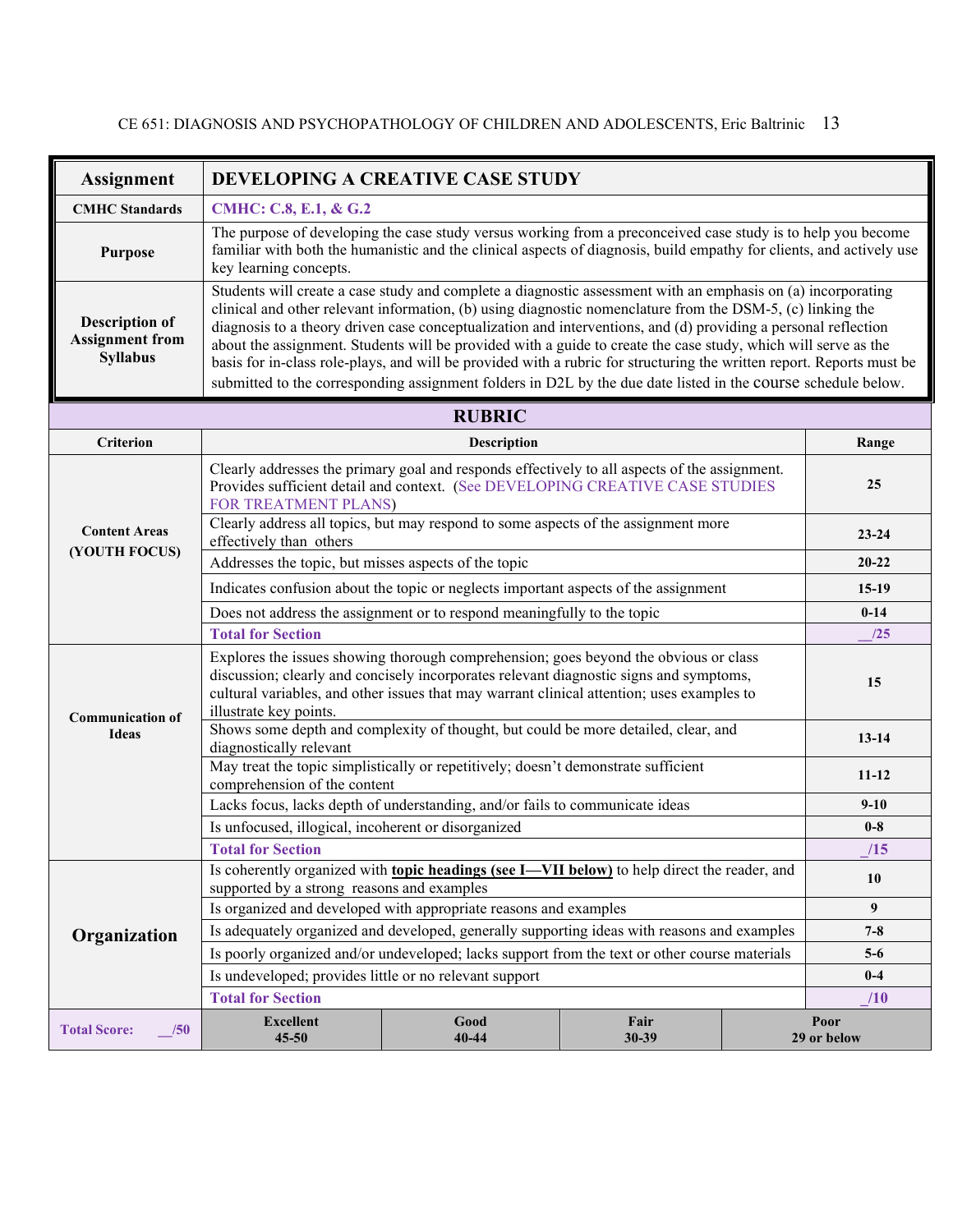| <b>Delivery</b><br><b>Methods</b><br>$/30$ points | All three methods present:<br>Didactic/lecture style used<br>Experiential activities included<br>(e.g., group activities)<br>_Clear examples provided and<br>questions accurately and appropriately<br>addressed<br>Role-play or other teaching<br>methods used to demonstrate<br>procedures and skills<br>(10 bonus points possible) | Two of three methods used | One of three methods used |  |
|---------------------------------------------------|---------------------------------------------------------------------------------------------------------------------------------------------------------------------------------------------------------------------------------------------------------------------------------------------------------------------------------------|---------------------------|---------------------------|--|
|---------------------------------------------------|---------------------------------------------------------------------------------------------------------------------------------------------------------------------------------------------------------------------------------------------------------------------------------------------------------------------------------------|---------------------------|---------------------------|--|

**CE 651: Total Score: \_\_\_/130**

**COMMENTS:**